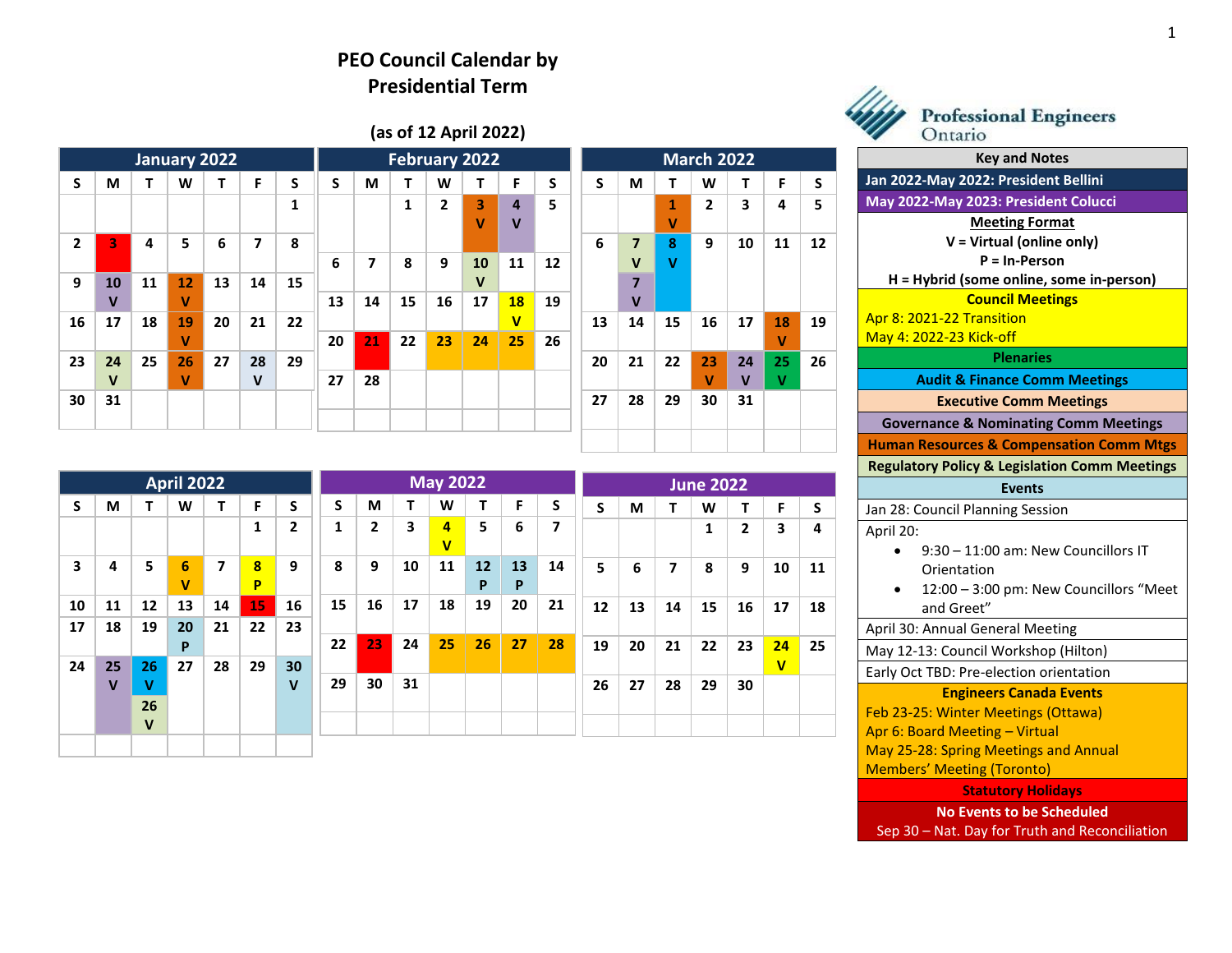|    |    |    | <b>July 2022</b> |    |              |                | August 2022 |                |                |         |    |    |    |    | <b>September 2022</b> |    |    |    |                |    |  |  |  |
|----|----|----|------------------|----|--------------|----------------|-------------|----------------|----------------|---------|----|----|----|----|-----------------------|----|----|----|----------------|----|--|--|--|
| S  | M  |    | W                | т  | F            | S              | S           | M              | т              | W       |    | F  | S  | S  | M                     |    | W  | т  | F              | S  |  |  |  |
|    |    |    |                  |    | $\mathbf{1}$ | $\overline{2}$ |             | $\mathbf{1}^+$ | $\overline{2}$ | 3       | 4  | 5  | 6  |    |                       |    |    | 1  | $\overline{2}$ | 3  |  |  |  |
| 3  | 4  | 5  | 6                | 7  | 8            | 9              | 7           | 8              | 9              | 10      | 11 | 12 | 13 | 4  | 5.                    | 6  | 7  | 8  | 9              | 10 |  |  |  |
| 10 | 11 | 12 | 13               | 14 | 15           | 16             | 14          | 15             | 16             | 17      | 18 | 19 | 20 | 11 | 12                    | 13 | 14 | 15 | 16             | 17 |  |  |  |
| 17 | 18 | 19 | 20               | 21 | 22           | 23             | 21          | 22             | 23             | 24<br>v | 25 | 26 | 27 | 18 | 19                    | 20 | 21 | 22 | 23<br>P        | 24 |  |  |  |
| 24 | 25 | 26 | 27               | 28 | 29           | 30             | 28          | 29             | 30             | 31      |    |    |    | 25 | 26                    | 27 | 28 | 29 | 30             |    |  |  |  |
| 31 |    |    |                  |    |              |                |             |                |                |         |    |    |    |    |                       |    |    |    |                |    |  |  |  |

|    |    |    |                   | <b>October 2022</b> |         |              |    |    |    |                | <b>November 2022</b> |                               | <b>December 2022</b> |    |         |    |    |    |    |    |  |
|----|----|----|-------------------|---------------------|---------|--------------|----|----|----|----------------|----------------------|-------------------------------|----------------------|----|---------|----|----|----|----|----|--|
| S  | M  |    | W                 | т                   | F       | S            | S  | М  | т  | W              | т                    | F                             | S                    | S  | М       |    | W  | т  | F  | S  |  |
|    |    |    |                   |                     |         | $\mathbf{1}$ |    |    | 1  | $\overline{2}$ | 3                    | 4                             | 5                    |    |         |    |    | 1  | 2  | 3  |  |
| 2  | 3  | 4  | 5                 | 6                   | 7       | 8            | 6  | 7  | 8  | 9              | 10                   | 11                            | 12                   | 4  | 5       | 6  | 7  | 8  | 9  | 10 |  |
| 9  | 10 | 11 | $12 \overline{ }$ | 13                  | 14      | 15           | 13 | 14 | 15 | 16             | 17                   | 18                            | 19                   | 11 | 12<br>v | 13 | 14 | 15 | 16 | 17 |  |
| 16 | 17 | 18 | 19                | 20                  | 21      | 22           | 20 | 21 | 22 | 23             | 24                   | 25<br>$\overline{\mathsf{v}}$ | 26                   | 18 | 19      | 20 | 21 | 22 | 23 | 24 |  |
| 23 | 24 | 25 | 26                | 27                  | 28<br>н | 29           | 27 | 28 | 29 | 30             |                      |                               |                      | 25 | 26      | 27 | 28 | 29 | 30 | 31 |  |
| 30 | 31 |    |                   |                     |         |              |    |    |    |                |                      |                               |                      |    |         |    |    |    |    |    |  |

| <b>Meeting Format</b>                                    |  |
|----------------------------------------------------------|--|
| V = Virtual (online only)                                |  |
| $P = In-Person$                                          |  |
| H = Hybrid (some online, some in-person)                 |  |
| <b>Council Meetings</b>                                  |  |
| <b>Plenaries</b>                                         |  |
| <b>Audit &amp; Finance Comm Meetings</b>                 |  |
| <b>Executive Comm Meetings</b>                           |  |
| <b>Governance &amp; Nominating Comm Meetings</b>         |  |
| <b>Human Resources &amp; Compensation Comm Mtgs</b>      |  |
| <b>Regulatory Policy &amp; Legislation Comm Meetings</b> |  |
| <b>Events</b>                                            |  |
| <b>Engineers Canada Events</b>                           |  |
| Oct 3-6: Fall Meetings (Ottawa)                          |  |
| Dec 12: Board Meeting - Virtual                          |  |
| <b>Statutory Holidays</b>                                |  |
| <b>No Events to be Scheduled</b>                         |  |
|                                                          |  |

**May 2022-May 2023: President Colucci**

**Key and Notes:**